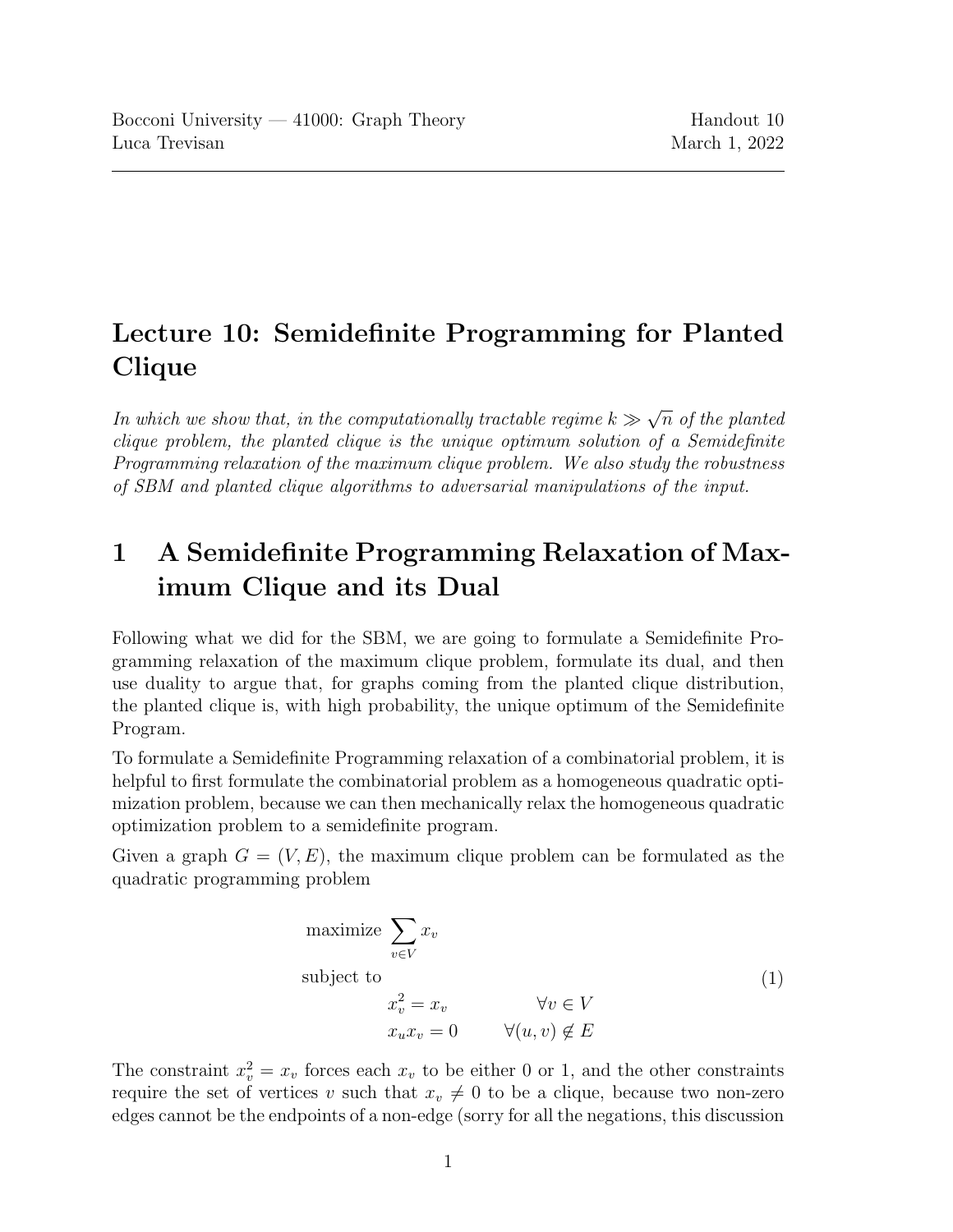would be a bit cleaner if we talked about independent set instead of clique). The cost function is equal to the number of v such that  $x_v \neq 0$ , and hence counts the number of vertices in a maximum clique.

<span id="page-1-0"></span>The challenge in translating [\(1\)](#page-0-0) to a semidefinite program is that is it not an homogenous quadratic program. There is a standard technique to "homogenize" quadratic programs, which involves adding a new variable  $x_0$ , require  $x_0^2 = 1$ , and then proceed as if  $x_0 = 1$ . With these ideas, the quadratic program becomes:

maximize 
$$
\sum_{v \in V} x_v^2
$$
  
\nsubject to  
\n
$$
x_0^2 = 1
$$
\n
$$
x_v^2 = x_v x_0 \qquad \forall v \in V
$$
\n
$$
x_u x_v = 0 \qquad \forall (u, v) \notin E
$$
\n(2)

A feasible solution of the above quadratic program is such that  $x_0 = \pm 1$  and each  $x_v$ equals either 0 or  $x_0$ . The non-edge constraints enforce that the vertices such that  $x_v \neq 0$  form a clique, and the cost function counts the number of such vertices.

<span id="page-1-1"></span>The above quadratic program can be mechanically relaxed to the semidefinite program below.

maximize 
$$
\sum_{v \in V} ||x_v||^2
$$
  
subject to  

$$
||x_0||^2 = 1
$$

$$
||x_v||^2 = \langle x_v, x_0 \rangle \qquad \forall v \in V
$$

$$
\langle x_u, x_v \rangle = 0 \qquad \forall (u, v) \notin E
$$

$$
(3)
$$

The above SDP is called the *Lovasz Theta function* of the (complement of the) graph, and it has been extensively studied. Lovasz found several equivalent formulations of the above relaxation and of its dual. Without developing the whole theory of the Theta function, let us start again with another quadratic formulation of maximum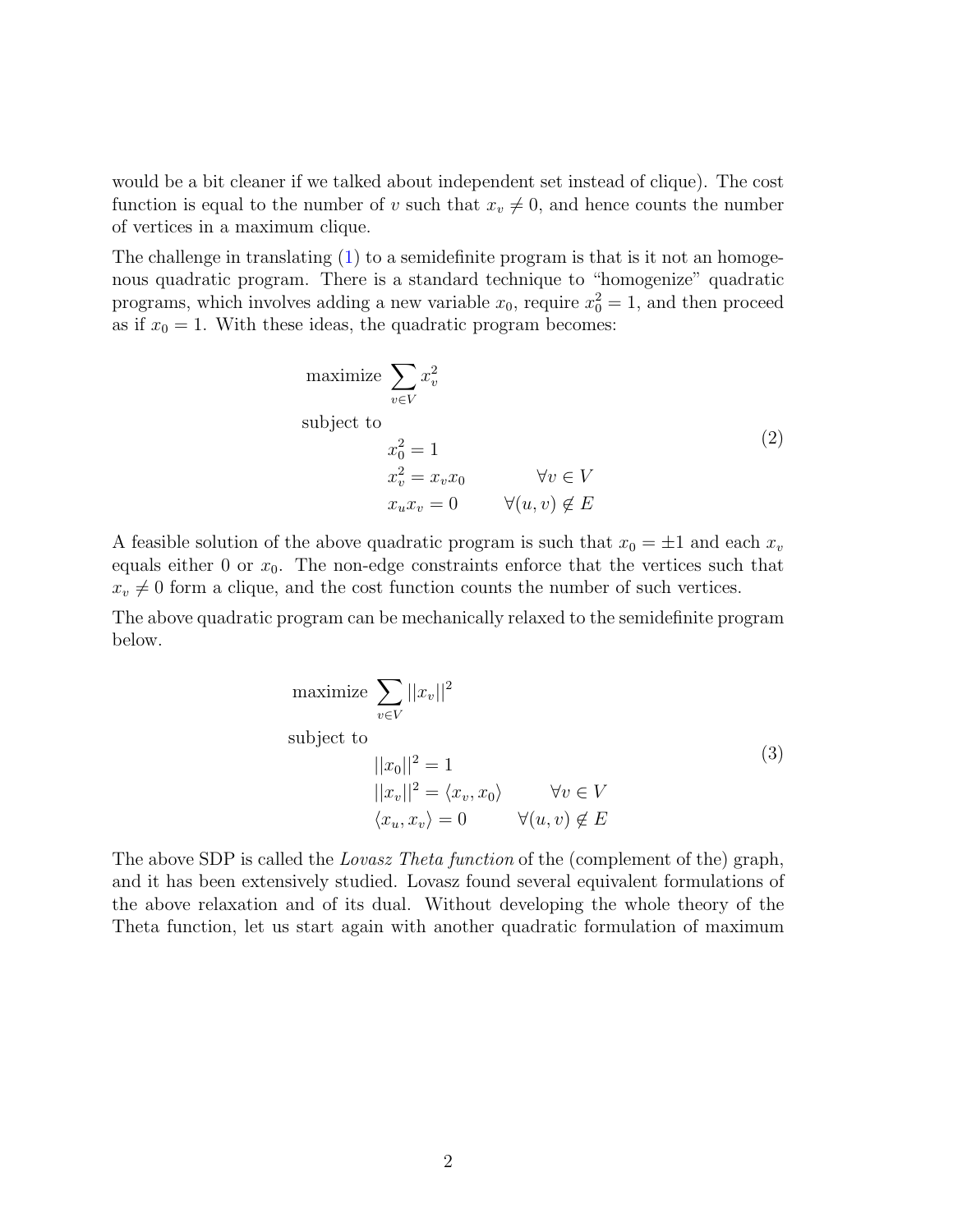clique, which is "natively" homogenous.

maximize 
$$
\left(\sum_{v \in V} x_v\right)^2
$$
  
\nsubject to  
\n
$$
\sum_{v \in V} x_v^2 = 1
$$
\n
$$
x_u x_v = 0 \qquad \forall (u, v) \notin E
$$
\n(4)

It might not be immediately clear that the above quadratic program is a formulation of the maximum clique problem, but if C is a clique in the graph and  $k = |C|$ , then we can assign  $x_v = \frac{1}{\sqrt{2}}$  $\overline{k}$  if  $v \in C$  and  $x_v = 0$  otherwise, which is feasible and has cost k. Thus the optimum of  $(2)$  is at least the size of the maximum clique in the graph. On the other hand, if  $\{x_v\}_{v\in V}$  is a feasible solution, and  $C = \{v : x_v \neq 0\}$ , then C is a clique because of the non-edge constraints, and the cost of the solution is

$$
\left(\sum_{v \in V} x_v\right)^2 = \left(\sum_{v \in C} x_v\right)^2 \le |C| \cdot \sum_{v \in C} x_v^2 = |C|
$$

and so the size of the maximum clique in the graph is an upper bound to the optimum of [\(2\)](#page-1-0), and hence the two quantities are equal.

<span id="page-2-0"></span>The standard semidefinite programming relaxation of [\(2\)](#page-1-0) is

maximize 
$$
\left\| \sum_{v \in V} x_v \right\|^2
$$
  
\nsubject to  
\n
$$
\sum_{v \in V} ||x_v||^2 = 1
$$
\n
$$
\langle x_u, x_v \rangle = 0 \qquad \forall (u, v) \notin E
$$
\n(5)

<span id="page-2-1"></span>It possible to prove that  $(5)$  is equivalent to  $(3)$ , although we will not prove this fact. We can also write  $(5)$  as

maximize 
$$
J \bullet X
$$
  
\nsubject to  
\n $I \bullet X = 1$   
\n $X_{u,v} = 0$   $\forall (u, v) \notin E$   
\n $X \succeq \mathbf{0}$  (6)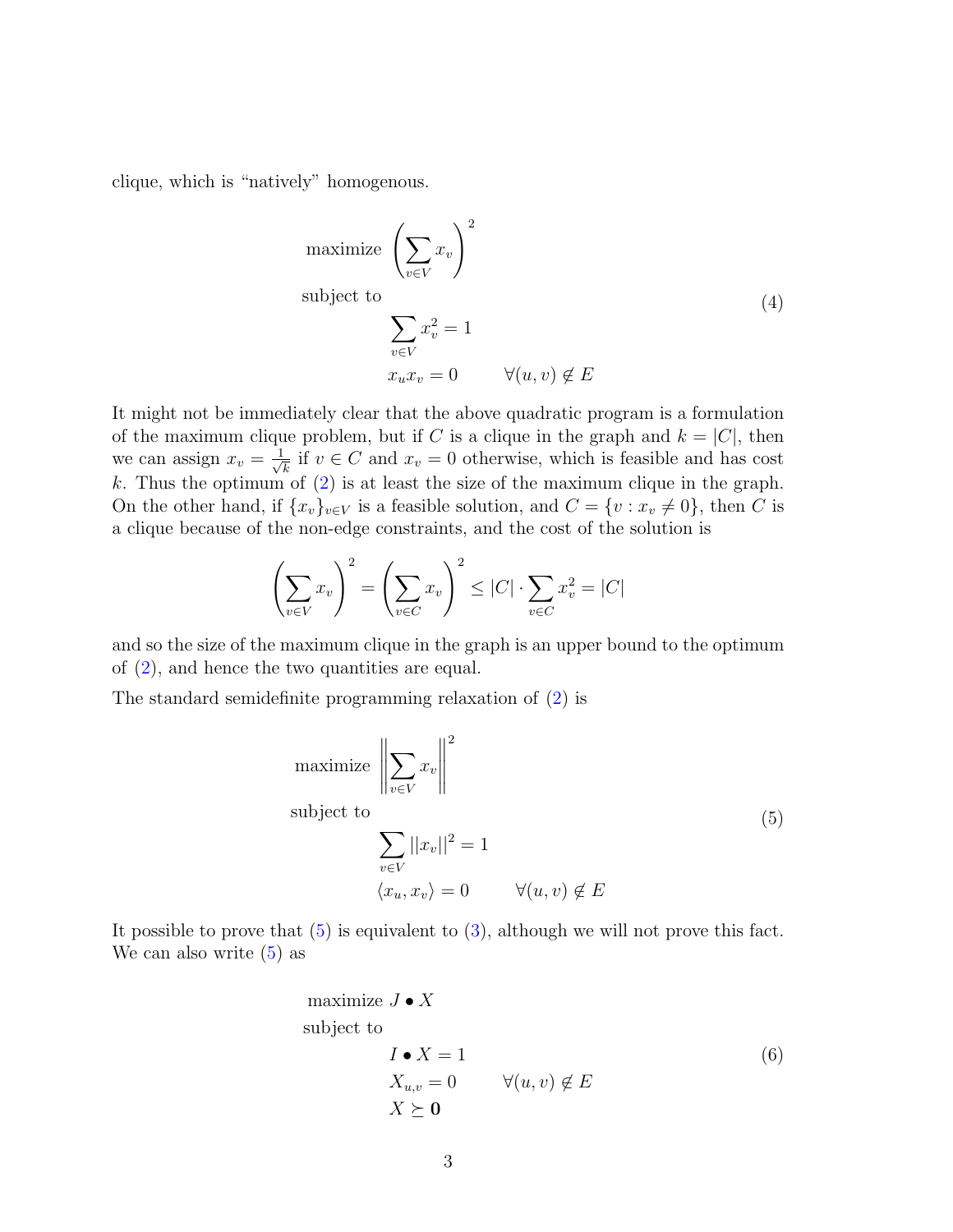<span id="page-3-0"></span>and its dual is very simple:

minimize 
$$
y
$$
  
\nsubject to  
\n
$$
y \cdot I + M \succeq J
$$
\n
$$
M_{u,v} = 0 \qquad \forall (u, v) \in E
$$
\n
$$
M_{v,v} = 0 \qquad \forall v \in V
$$
\n(7)

Indeed, we see that if y, M are feasible for  $(7)$  and X is feasible for  $(6)$ , then

$$
J \bullet X \le (y \cdot I + M) \bullet X = y
$$

where the first inequality follows from the fact that  $X \succeq 0$  and  $J \preceq yI + M$  and the final equality follows from  $M \bullet X = 0$  (the two matrices have disjoint sets of non-zero entries) and  $I \bullet X = 1$  (this is a constraint on X).

## 2 Constructing a Dual Solution

We need to find a matrix  $M$  whose non-zero entries are concentrated on the non-edges of G and such that this matrix plus  $k \cdot I$  dominates J in the PSD sense, where k is the size of the planted clique.

We know that if A is the adjacency matrix of G and A is the adjacency matrix of the complement graph (that is  $\overline{A}_{u,v} = 1$  for the non-edges  $(u, v)$  of  $\overline{G}$ ) we have

$$
\mathbb{E}\,\bar{A} = \frac{1}{2}J - \frac{1}{2}\mathbf{1}_C\mathbf{1}_C^T
$$

where  $C$  is the planted clique. Furthermore we have, from previously discussed concentration results, that with high probability:

$$
\left\| \bar{A} - \frac{1}{2}J - \frac{1}{2}\mathbf{1}_C \mathbf{1}_C^T \right\| \le O(\sqrt{n})
$$

and so

$$
J \preceq 2\bar{A} - \mathbf{1}_C \mathbf{1}_C^T + O(\sqrt{n})I
$$

which is almost what we are looking for, because  $2\overline{A}$  is a matrix that is non-zero only on non-edges of G and  $O(\sqrt{n}) \leq k$ .

The main problem is the  $1_C 1_C^T$  term. Following what we did for the SBM, we could hope to prove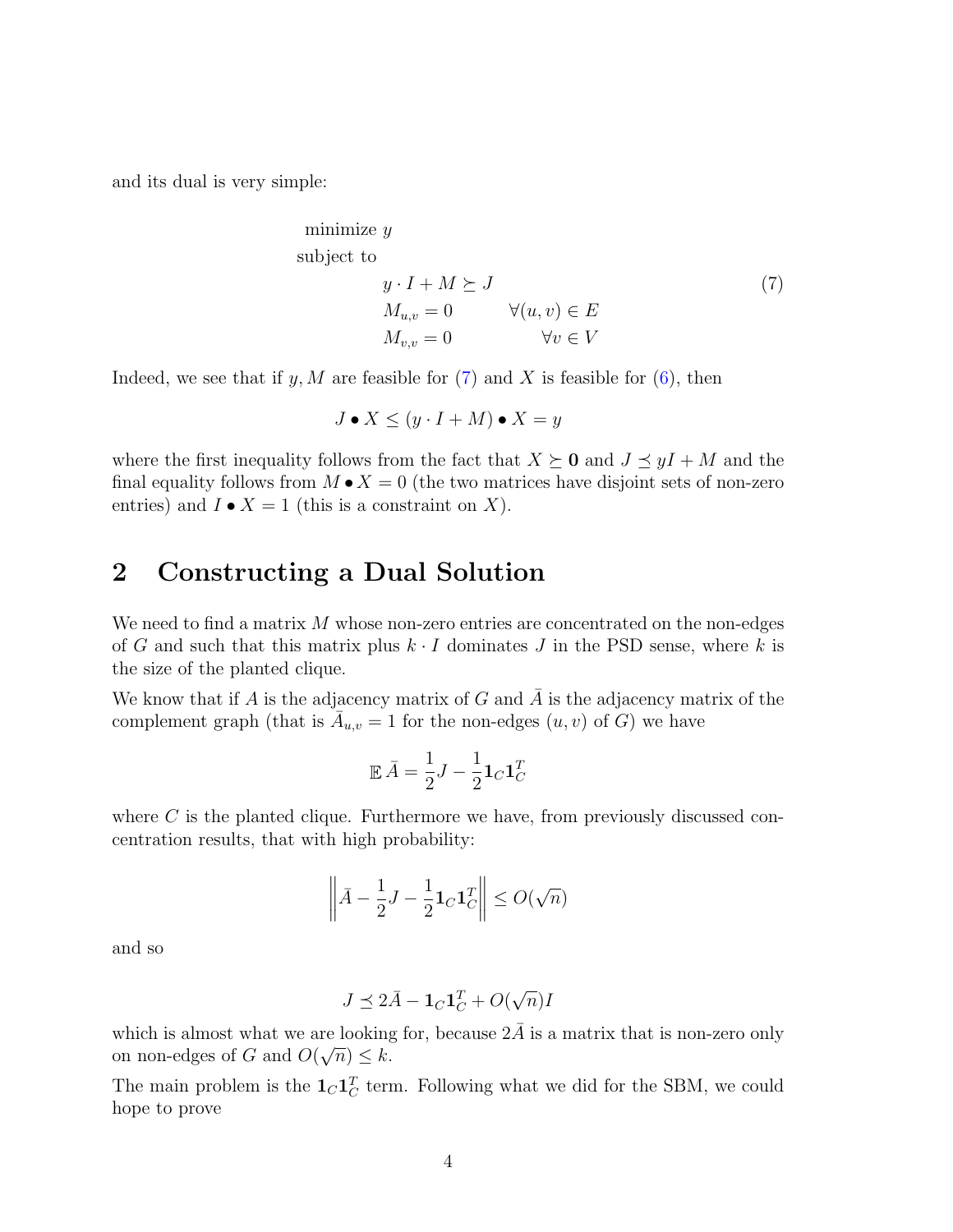<span id="page-4-0"></span>
$$
J \preceq 2\bar{A} + kI
$$

by arguing that if  $x \perp \mathbf{1}_C$ , then

<span id="page-4-1"></span>
$$
x^{T}(2\bar{A} + kI - J)x = x^{T}(2\bar{A} - \mathbf{1}_{C}\mathbf{1}_{C}^{T} + kI - J)x > 0
$$
\n(8)

and then proving that

$$
(2\bar{A} + kI - J)\mathbf{1}_C = \mathbf{0}
$$
\n<sup>(9)</sup>

We definitely have  $(8)$ , but there is a problem with  $(9)$ : the expression on the left is actually 0 in the coordinates of C, but for coordinates  $u \notin C$  we have

$$
((2\overline{A} + kI - J)\mathbf{1}_C)_u = 2
$$
. ( number of non-neighbors of v in C)  $-k$ 

We can introduce a "correction" term, by exploiting the fact that, with high probability, all the above quantities are in the range  $\pm O(\sqrt{k \log n})$ . Define the matrix N as follows:

$$
N_{u,v} = \begin{cases} 2 - \overline{\text{(number of non-neighbors of } u \text{ in } C)} & \text{if } u \notin C, v \in C, \text{ and } (u, v) \notin E \\ 0 & \text{otherwise} \end{cases}
$$

Tracing the definitions shows that  $N$  is non-zero only on non-edges, and that

$$
(N \cdot \mathbf{1}_C)_u = 2 \cdot (\text{ number of non-neighbors of } v \text{ in } C) - k
$$

so that

$$
((2\overline{A} - N + kI - J)\mathbf{1}_C = \mathbf{0}
$$

We also have, with high probability,  $||N|| \leq O(\frac{1}{\sqrt{N}})$ √ also have, with high probability,  $||N|| \leq O(\sqrt{k \log n})$ , and so, provided that  $k \gg \sqrt{k \log n} + \sqrt{n}$  we derive that for all  $x \perp \mathbf{1}_C$ 

$$
x^{T}(2\bar{A} - N + kI - J)x = x^{T}(2\bar{A} - N - \mathbf{1}_{C}\mathbf{1}_{C}^{T} + kI - J)x > 0
$$

So we have obtained a dual solution, where  $M = 2\overline{A} - N$  and  $y = k$  that proves that the size of the maximum clique is an upper bound to the value of the SDP (under conditions that hold with high probability) and  $\mathbf{1}_C$  is the unique optimum solution (because every other feasible solution will have a strictly smaller objective value).

## 3 Robustness

We have already seen some advantages of Semidefinite Programming over spectral methods for problems such as SBM and planted clique: an approximate solution